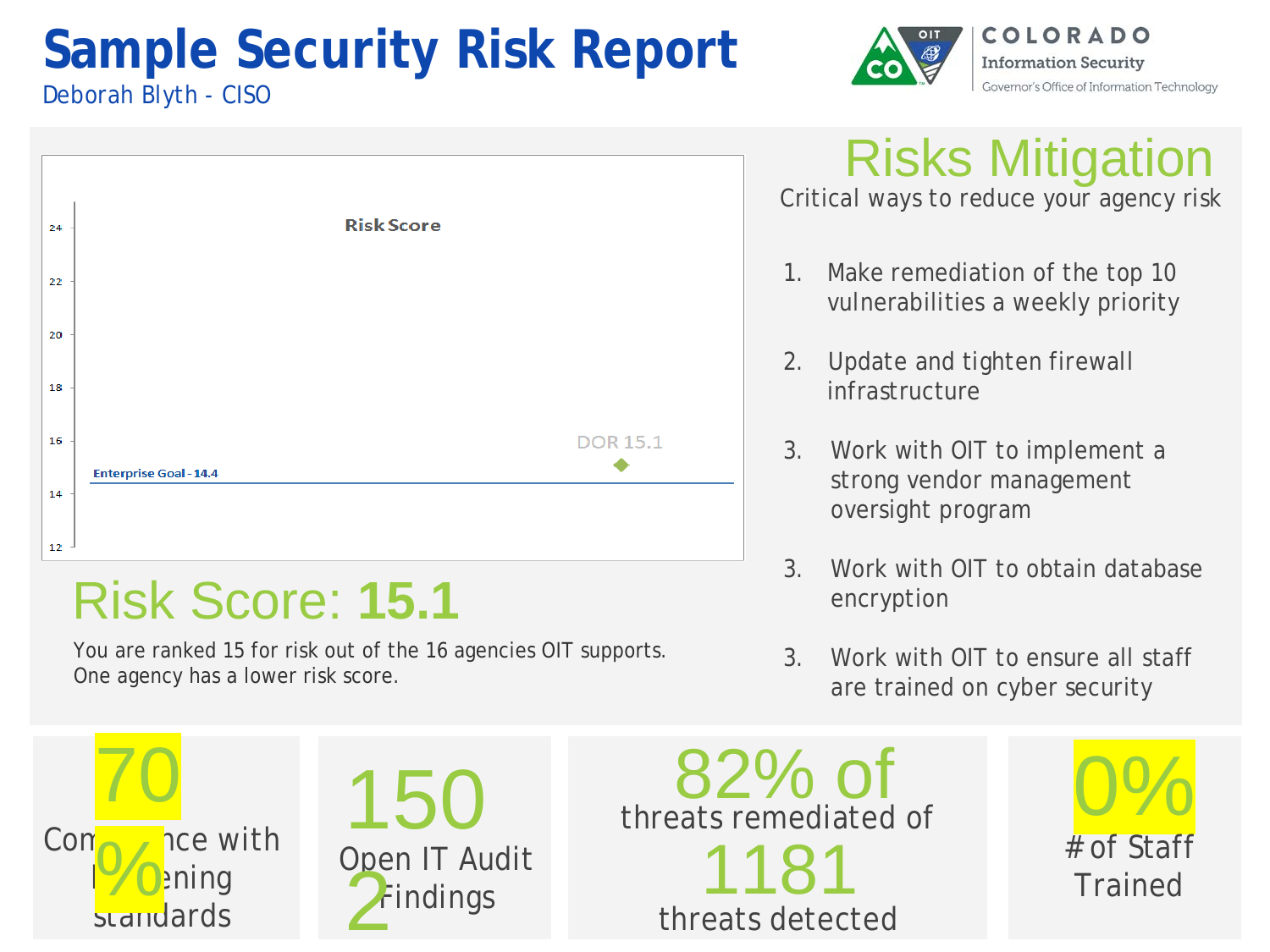**Risk Report Card Reference Guide**



## **Your Risk Score Explained**

Risk is defined as the potential of a threat to exploit vulnerabilities of an asset and cause damage or unintended consequence. OIT has implemented the McAfee Risk Advisor for consolidated agencies for both qualitative and quantitative approaches to describe the nature of the risk and the associated numerical values. The risk score is directly proportional to certain attributes such as applicability, vulnerability, and criticality, and inversely proportional to protection or countermeasure presence.

For example, the risk score for an asset increases if an identified threat in the OIT environment is applicable to the asset, the asset is vulnerable, or the asset criticality is High. When OIT puts a countermeasure in place such as security hardening of the servers and desktops / laptops, and consistent and up to date patching, the result of implementing that countermeasure is a reduction in the risk score.

Each system that has been integrated into the McAfee solution receives a risk score from 0 to 100, 0 indicating that there is no risk to the system and 100 indicating the highest level of risk to the system.

 $<$  20 = Low Risk

 $>20 - 60$  = Medium Risk

 $> 60$  = High Risk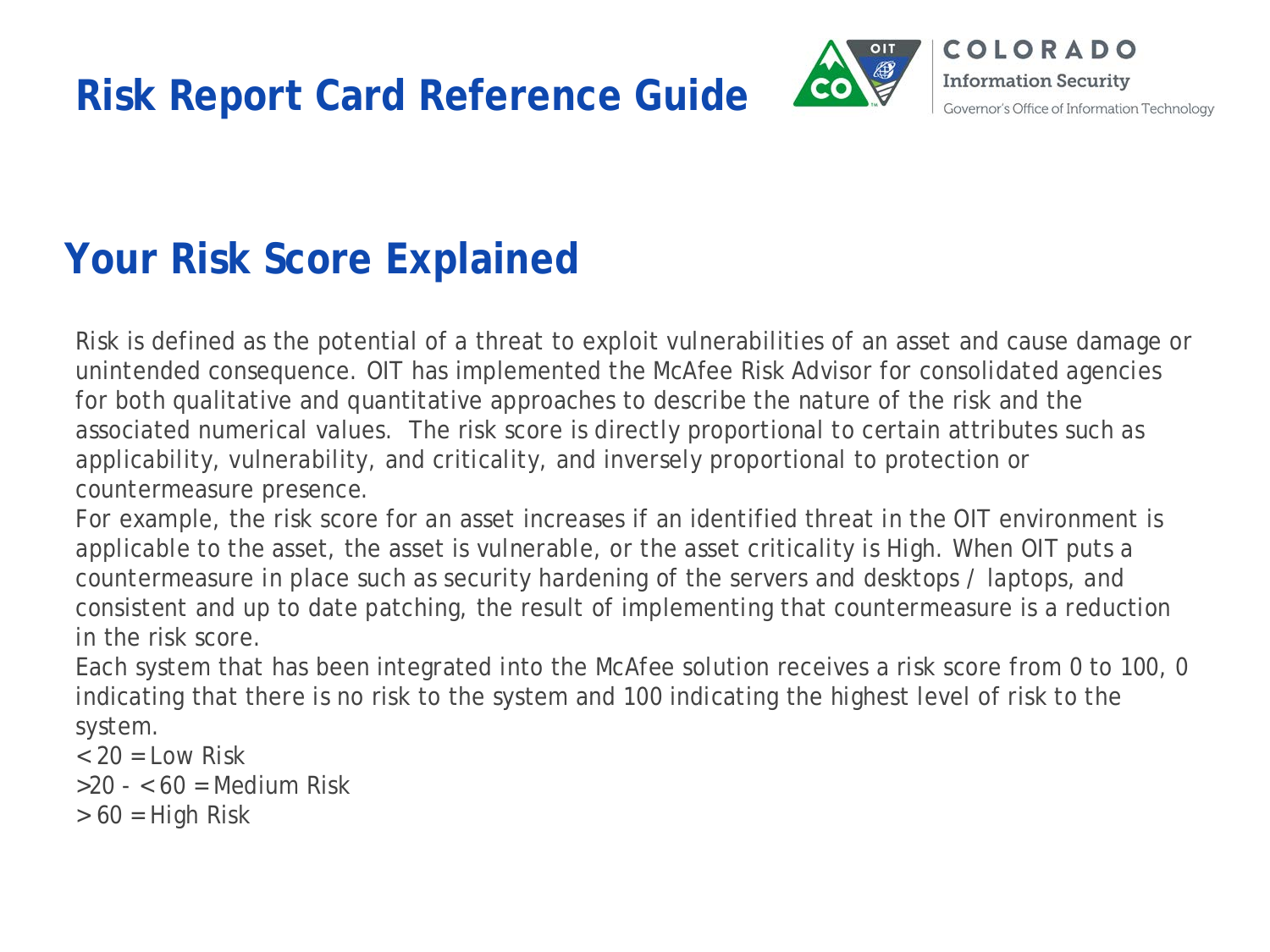

## **Compliance and Hardening Standards**

The CIS Benchmarks are the only consensus-based, best-practice security configuration guides both developed and accepted by government, business, industry, and academia.

The Benchmarks are:

•Recommended technical control rules/values for hardening operating systems, middleware and software applications, and network devices. •Unique, because the recommendations are defined via consensus among hundreds of security professionals worldwide.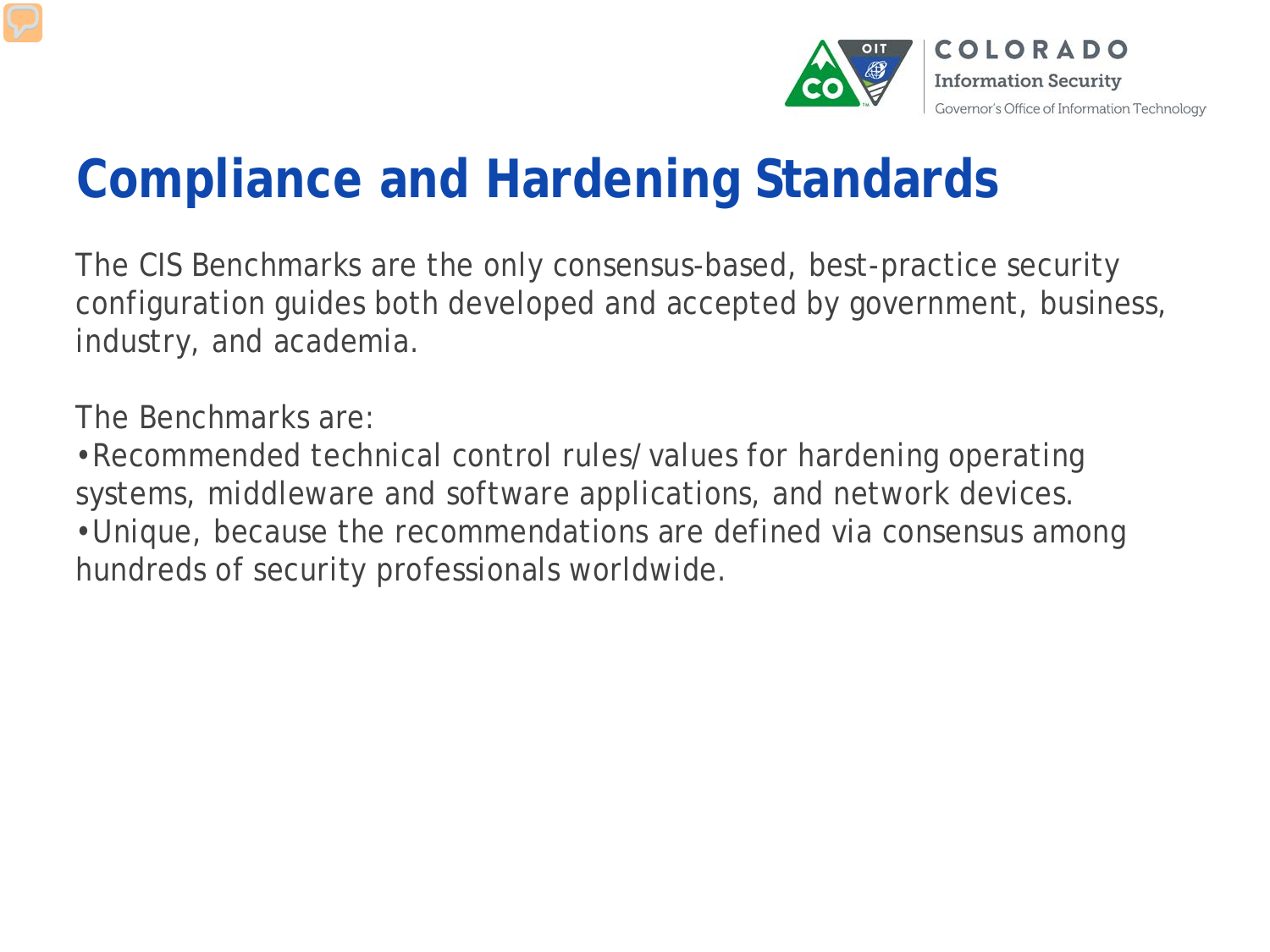

## **Audit Findings**

Outstanding audit findings cover areas such as general computer controls, federal and state compliance, penetration and vulnerability assessments, and state policy violations.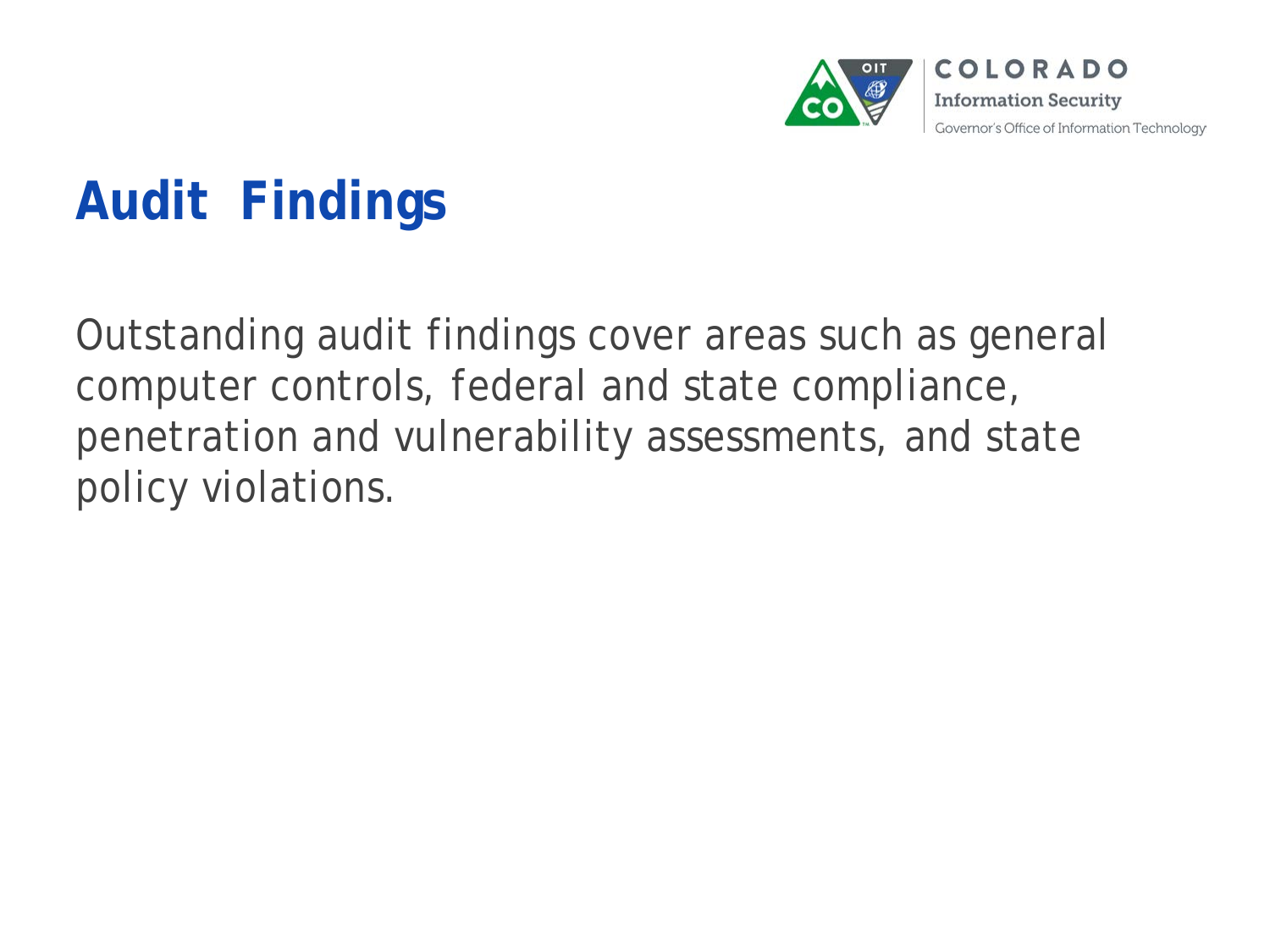

## **Threats Remediated vs. Detected**

Threats to the desktops, laptops and servers include but are not limited to Malware, Viruses, Hoax (pop up ads), PUP (potentially unwanted programs), Trojans and malicious behavior at the endpoints.

While McAfee detects the threats, remediation of the threats is dependent on the policies that have been put in place at each department. For higher remediation percentages, stricter security policies will have to be implemented.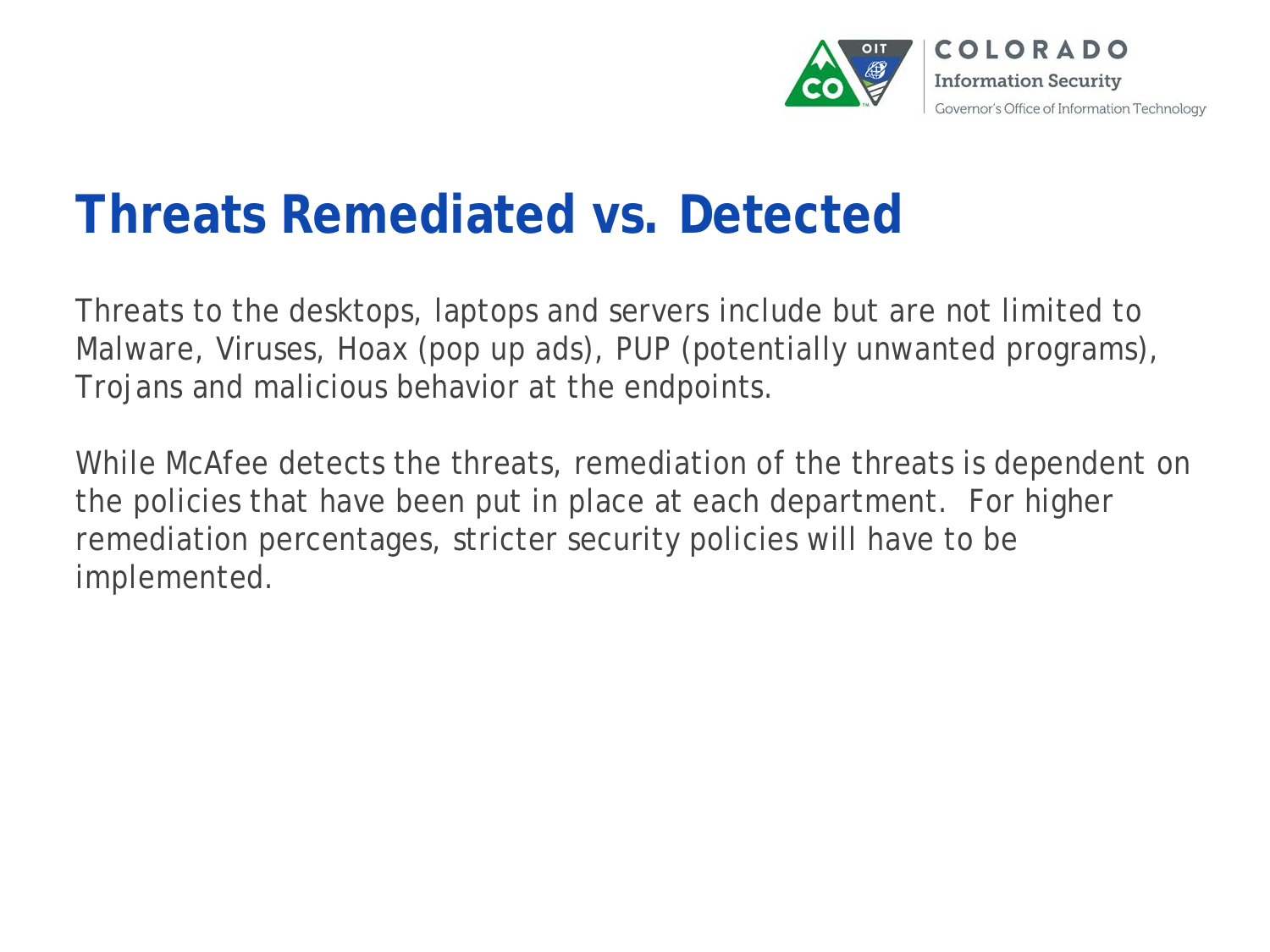

# **Cyber Security Awareness Training**

Cyber security awareness is the first line of defense for any department against insider threats, social engineering and unintentional security breaches. The CISO has a goal of training 95% of all staff in the consolidated agencies by June 30, 2016.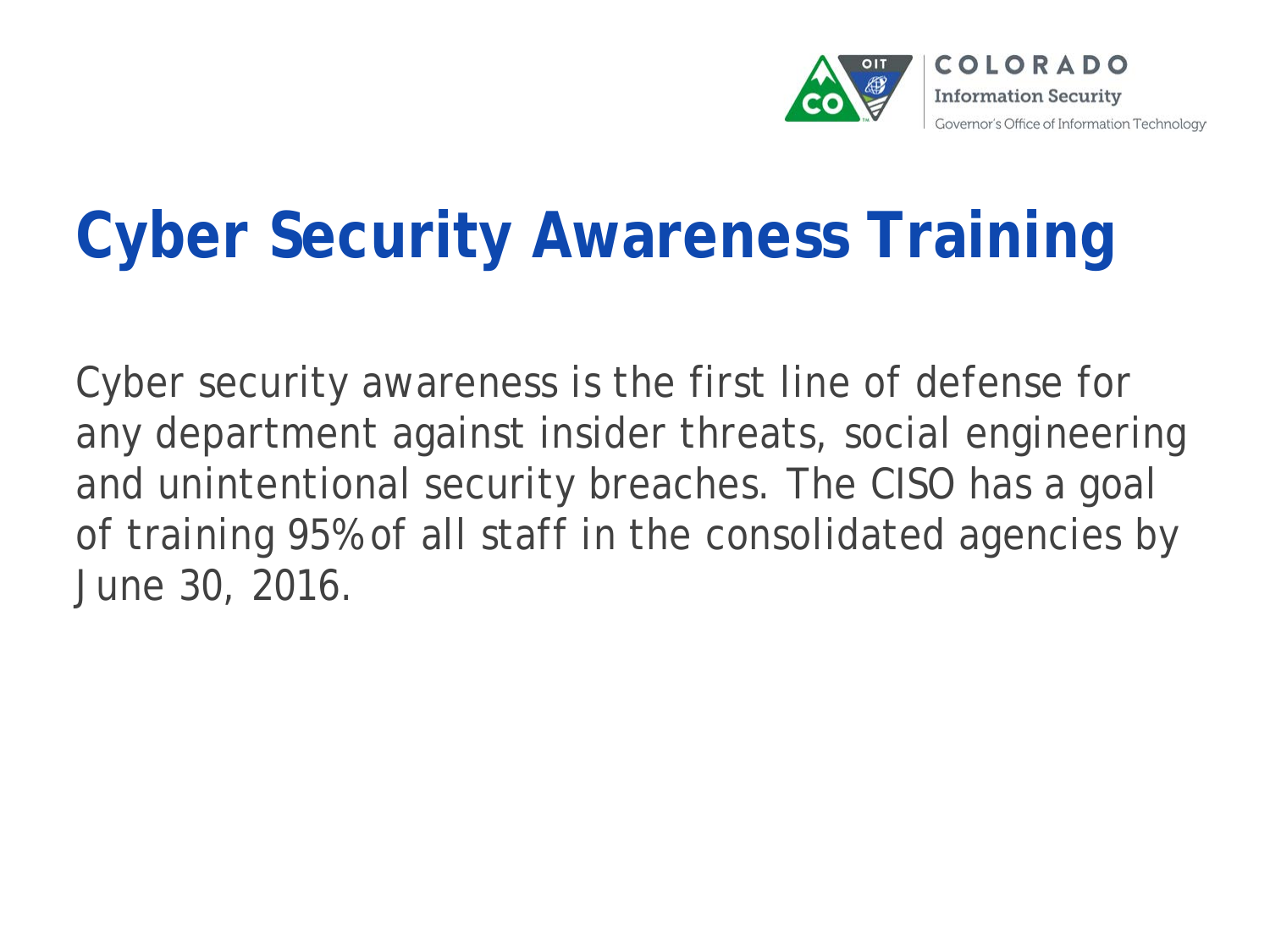

## **Patching Levels**

Patching is the easiest and most effective way to prevent viruses and malware from infecting the desktops / laptops and servers that support your business. 99% of the attacks that hackers use leverage weaknesses that could be fixed with existing patches.

Once a patch has been released, it's usually reverse engineered in order to create an exploit. This will take anywhere from 24-hours to 4 days. You have this period of time to ensure that your system is patched and therefore immune from any exploit that is subsequently created.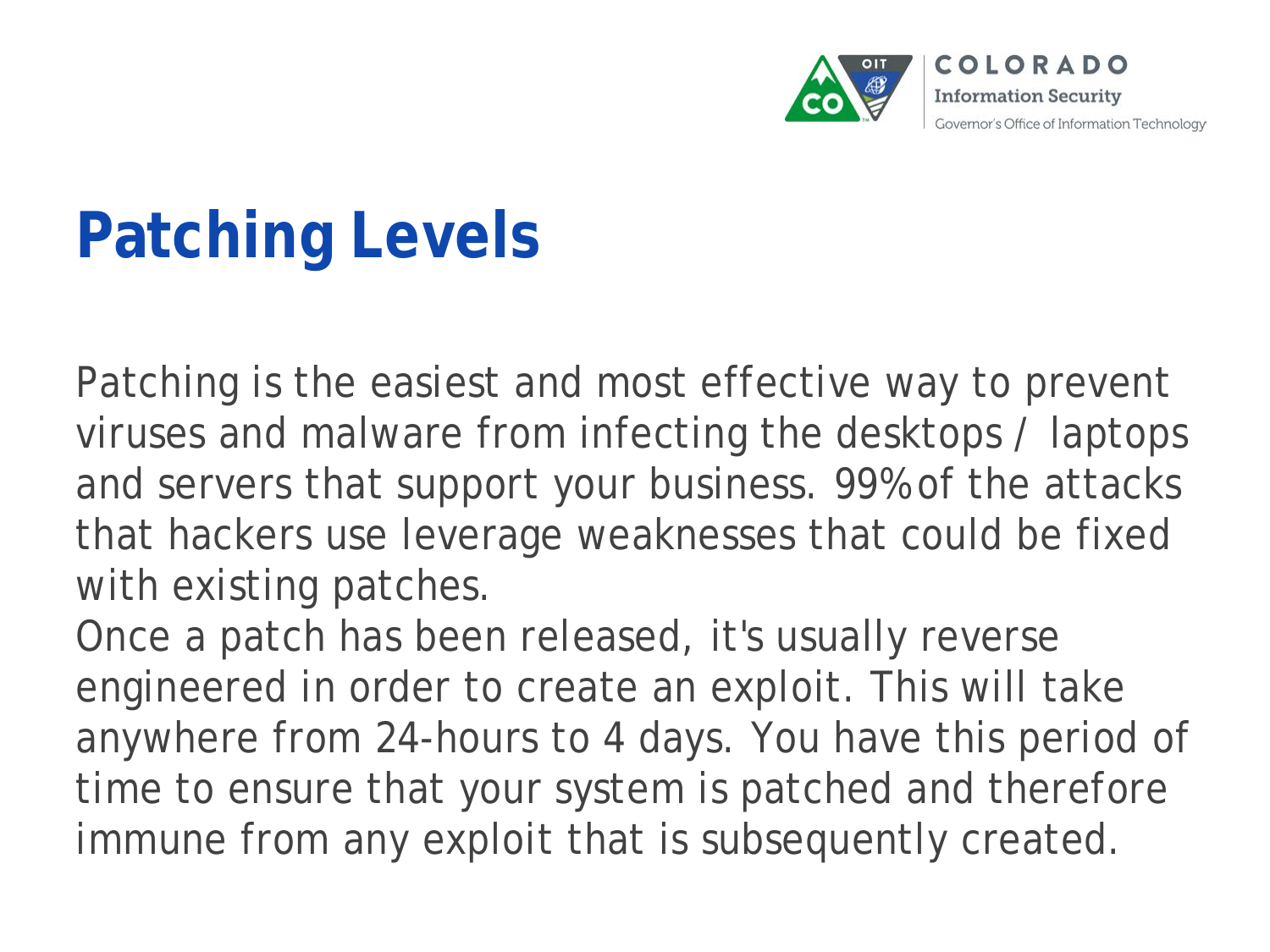### **Department of Labor & Employment**



## IT Security Risk Report



## CDLE Risk Score: **10.58**

### Recommended Mitigation

**Highest-Impact Risk Reduction Strategies**

- Review encryption needs with OIT Security Team
	- Encryption minimizes impact of data breaches
- Maintain up-to-date systems
	- Refresh outdated systems
	- Retire old, unsupported systems
- Promote Security Awareness Training. Both Module 1 and Module 2 training still need to be completed for the agency. All modules should be 100% complete.
	- Module 1 89% Complete
	- Module 2 73% Complete

33% **Compliance** State Hardening **Standards** 98 Open IT **Audit Findings** 98% **System Patching** 98% **threats remediated** of 107,551 detected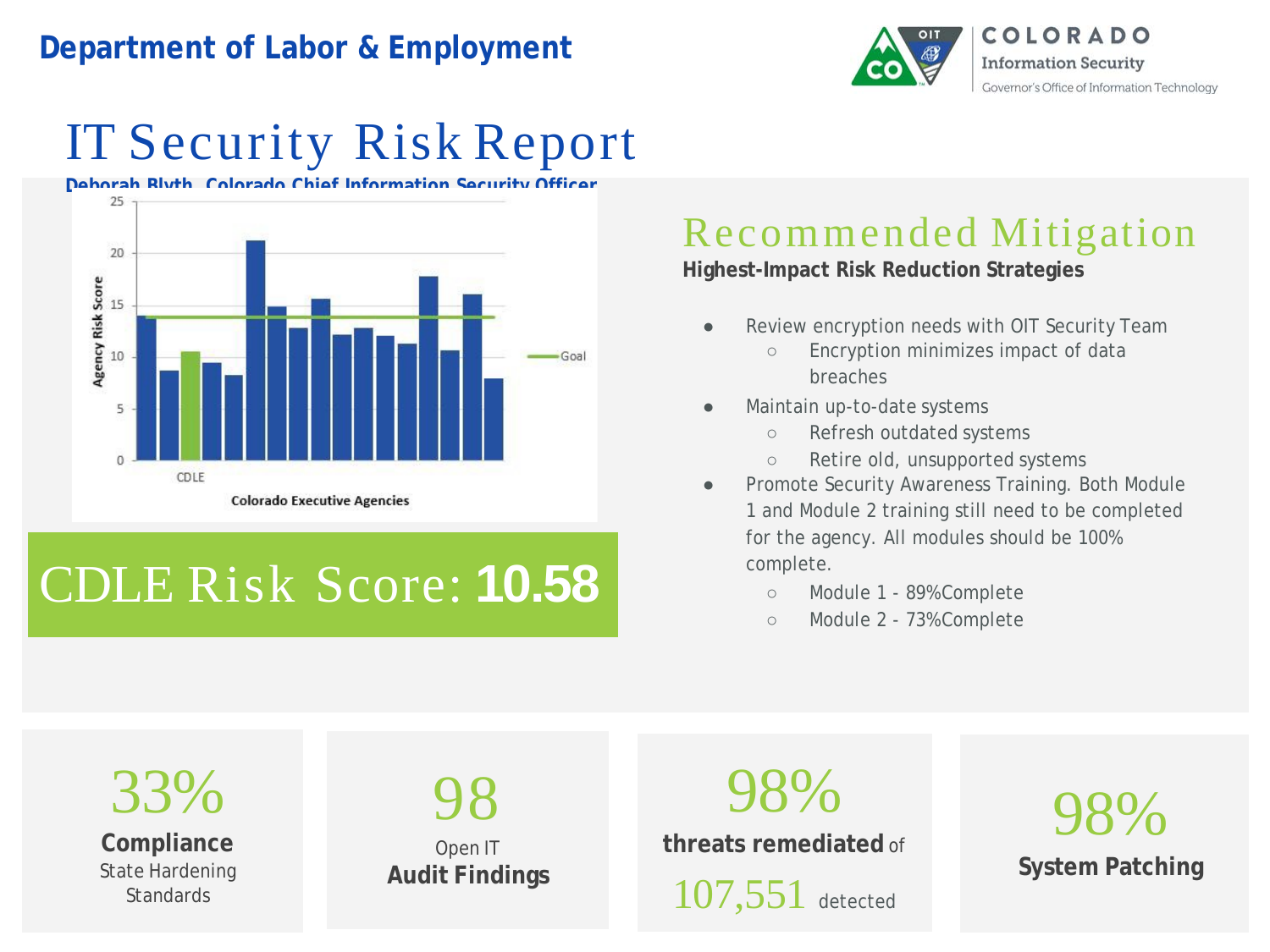## **Your Risk Score Explained**



### What is "risk"?

Risk is defined as the **potential of a threat** to exploit vulnerabilities of an asset and cause damage or unintended consequence.

### How is OIT measuring risk?

OIT has implemented the **McAfee Risk Advisor** to calculate a "Risk Score", based on both qualitative and quantitative data.

### **Scoring**

- Each asset in the environment has a **risk score from 0 to 100** (0 indicating no risk and 100 indicating the highest possible level of risk)
- **Calculated** based on
	- applicability
	- vulnerability
	- criticality
	- countermeasure presence (ex: security hardening of servers and desktops, as well as up-to-date patching, will reduce an asset's risk score)
- **Scale**
	- $<$  20 = Low Risk
	- $>20 60$  = Medium Risk
	- $> 60$  = High Risk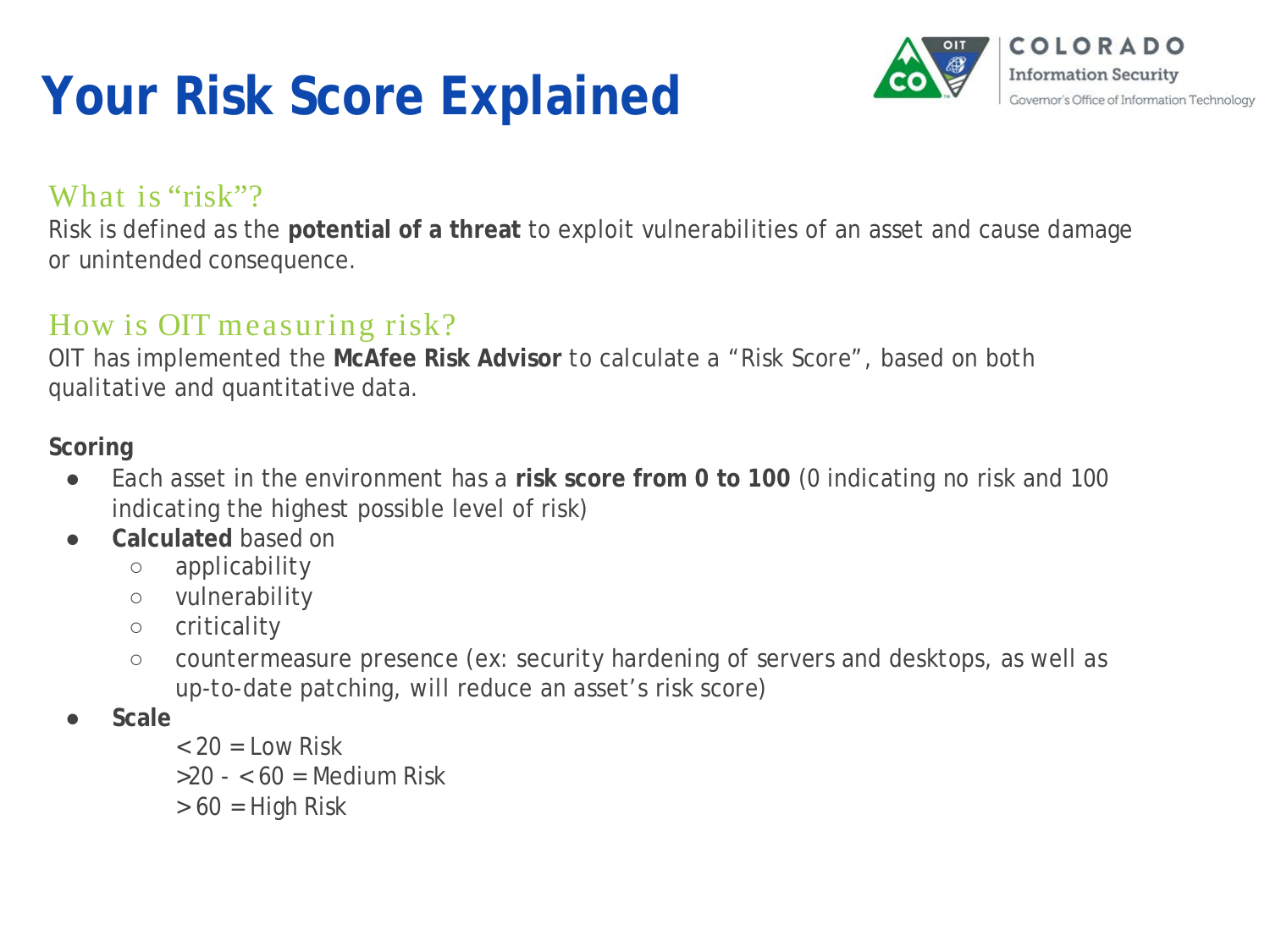## **Your Report Explained**



### Compliance and Hardening Standards

**What is hardening?** Hardening is the process of securing a system by reducing its surface of [vulnerabilities.](https://en.wikipedia.org/wiki/Attack_surface)

### **Why compliance matters**

OIT holds the state accountable for meeting best practice levels of cyber security controls that safeguard Colorado data and systems from threats.

### **What standards are we complying with?**

OIT holds its customers to comply with the Center for Information Security (CIS) Benchmarks [https://benchmarks.cisecurity.org/,](https://benchmarks.cisecurity.org/) which are the only consensus-based, best-practice security configuration guides both developed and accepted by government, business, industry, and academia. OIT currently requires systems to be 60% compliant with a 100% goal in future.

### Open Audit Findings

#### **What is included in this number?**

For the purpose of this report, Open Audit Findings include general computer controls, federal and state compliance, penetration and vulnerability assessments, and state policy violations

#### **Why open audit findings matter?**

Audit findings help identify risks in the environment. Non remediated audit findings can lead to breaches, sanctions, loss of goodwill and other legal matters.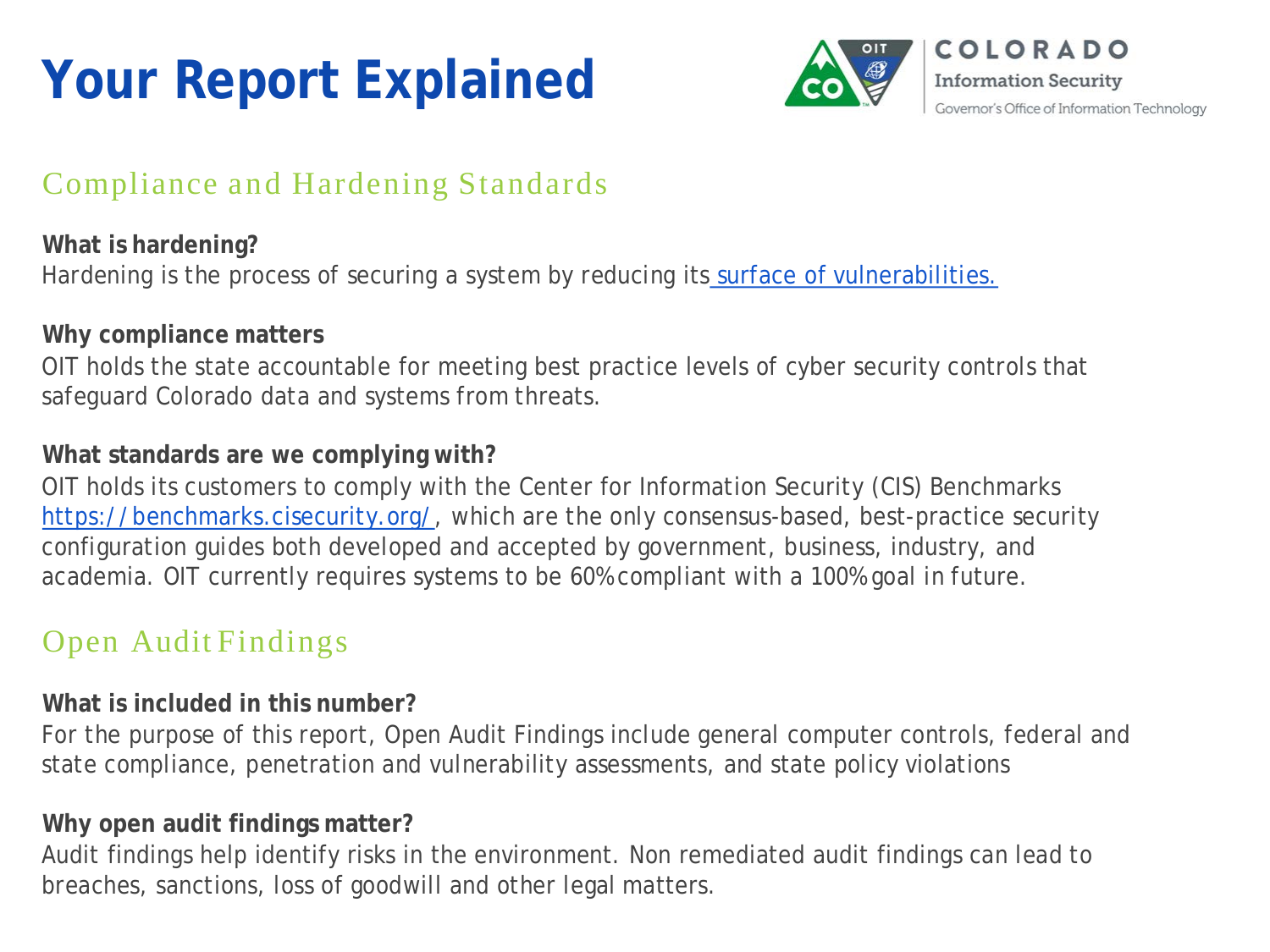## **Your Report Explained**



### Threats Remediated/Detected

### **What is a threat?** A threat is a possible danger that could cause possible harm.

Threats to the desktops, laptops and servers include but are not limited to Malware, Viruses, Hoax (pop up ads), PUP (potentially unwanted programs), Trojans and malicious behavior at the endpoints.

#### **How is a threat detected?**

The McAfee Risk Advisor tool detects threats in the environment based on the user activity in a system. If a user download a malicious file, it will be detected by the McAfee tool.

#### **How is a threat remediated?**

While McAfee detects the threats, remediation of the threats is dependent on the technical configuration that have been put in place at each department. For example, if a malicious file is downloaded, but an agency has an appropriate technical configuration, the download would be quarantined and deleted automatically without any user interaction.

#### **How can my agency remediate more threats?**

Stricter technical security configuration must be implemented. You can achieve this by ensuring all projects with a technical component go through OIT's gating process and working with OIT's Information Security Team, who can help educate staff to integrate configuration standards.

**Are threats prioritized according to risk? How do I know which are most critical?** McAfee uses global threat intelligence to assign risks to the threats identified.